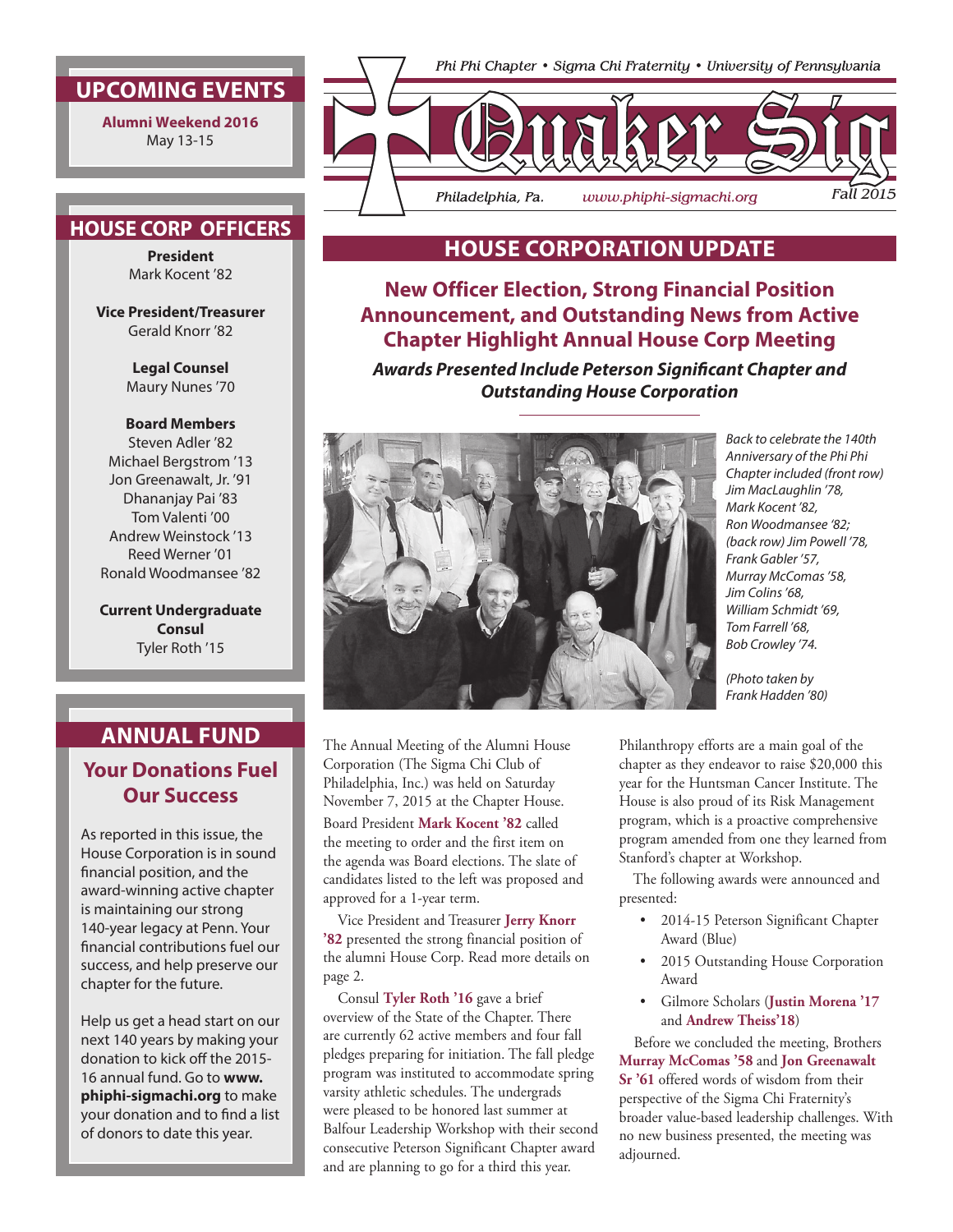# **FINANCIAL REPORT**

## **House Corp Announces Strong Financial Position**

### *New Stair Tower and Electrical Upgrades Completed Thanks to Penn's Fraternity/Sorority Pooled Fund*

Vice President and Treasurer **Jerry Knorr '82** presented the strong financial position of the Alumni House Corp including the following fund balances:

| <b>Total Unrestricted Net Assets:</b>                       | \$96.462.              |
|-------------------------------------------------------------|------------------------|
| Long-term assets:                                           | \$79,065.              |
| Short-term assets:                                          | \$17,396.              |
| 9/30/15                                                     |                        |
| Sigma Chi Club of Philadelphia, Inc. managed assets: (as of |                        |
| Expenses:                                                   | \$13,962.              |
| Revenues:                                                   | $$14,540. (85$ donors) |
| $(9/1/14 - 8/31/15)$                                        |                        |
| Affinity Connection - Alumni Relations Annual Dues Fund     |                        |

#### **Sigma Chi Foundation Managed Education & Scholarship Fund**  (as of 10/30/15)

| Current Balance: | \$92,442. |
|------------------|-----------|
|                  |           |

# **Univ. of Pennsylvania/ House Corp Managed - Capital Assets** (as of 10/30/15)

| Capital Improvement Fund (CIF): | \$36,762. |
|---------------------------------|-----------|
| Alumni Gift Fund #600631:       | \$83,767. |

**Highlights include:** Over the following year we moved \$20,000 from short term assets into long term assets. We now have received commitments for 8 bedroom naming gifts and are seeking opportunities for 6 remaining rooms. We continue to seek ways to further engage young alumni into the annual dues campaign. Our newest elected and class of '13 Board members will be taking on this challenge.

Board President **Mark Kocent '82** gave an overview of the recently completed capital projects since the last meeting which included \$47,000 in finishes and bathroom upgrades, and new furniture and curtains. These expenditures were covered by Phi Phi funds as noted below:

#### **Painting**

| 2nd Floor Bedrooms                            | $3,600**$  |
|-----------------------------------------------|------------|
| 2nd and 3rd Floor Bathrooms and Hallways      | $2,496**$  |
| Kitchen, Basement and Porch Railings          | $3,875***$ |
| 3rd Floor Bedrooms (Not Incl 35-36-37)        | $1,800*$   |
| 2nd and 3rd Floor Bedroom Doors and Stairwell | $2,700*$   |
| Total:                                        | \$14,471.  |
|                                               |            |

#### **Flooring**

| New Oriental Carpets in Lobby and      |           |
|----------------------------------------|-----------|
| Blue Room                              | $4.760*$  |
| Refinish Wood Floor - Blue Room, Lobby |           |
| and Stairwell                          | $4.375*$  |
| Refinish Wood Floor - Dining Room      | $1,200*$  |
| Wood Floor Repair/                     |           |
| Refinish Bedrooms 35-36-37             | $3,600*$  |
| Total:                                 | \$13,935. |

#### **Bathrooms**

| New Vanities in 2nd and 3rd floor Bathrooms     | $2.555*$         |
|-------------------------------------------------|------------------|
| Shower stall and flooring repair on third floor | $2.555*$         |
| Total:                                          | \$5,110.         |
| <b>Furnishings</b>                              |                  |
| New Leather Sofa, Loveseat and                  |                  |
| 3 Wing Chairs                                   | $12.267^{\circ}$ |
| New Curtains in Dining Room                     | 1,846^           |
| Total:                                          | \$14,113.        |

#### **Total Investment -**

#### **Phi Phi Funded Projects: \$47,629.**

(Funded from various sources incl: Gift Fund^, CIF\* and Ops Budget\*\*)



*The new stair tower on the north side of the Chapter House.*

The new stair tower on the north side of the Chapter House and associated electrical upgrades in the attic were completed from funds made possible by the new Fraternity/Sorority pooled fund to which all chapters make annual contributions. Board members were able to tour and inspect the new tower after the meeting concluded.

#### **Stair Tower**

| <b>Total Investment -</b><br><b>Pooled Funded Projects:</b>          | \$776,475. |
|----------------------------------------------------------------------|------------|
| Electrical<br>New Wiring and Repairs in<br>Attic/3rd Floor Bedrooms: | \$26,475   |
| \$675,000 Construction Cost and<br>\$75,000 Design Fees:             | \$750,000  |

The following projects are under consideration for the pooled fund for the next two fiscal years.

**Front Steps Repair** ~ \$20-50,000 Pooled Fund - summer 2016

**New Electric Distribution and Subpanels** ~ \$100-150,000 Pooled Fund - summer 2017

The Board discussed and approved the expenditure of Phi Phi funds for a new table and chairs for the Library:

**Library Table and Chairs** ~ \$7,396 - Education/Scholarship Fund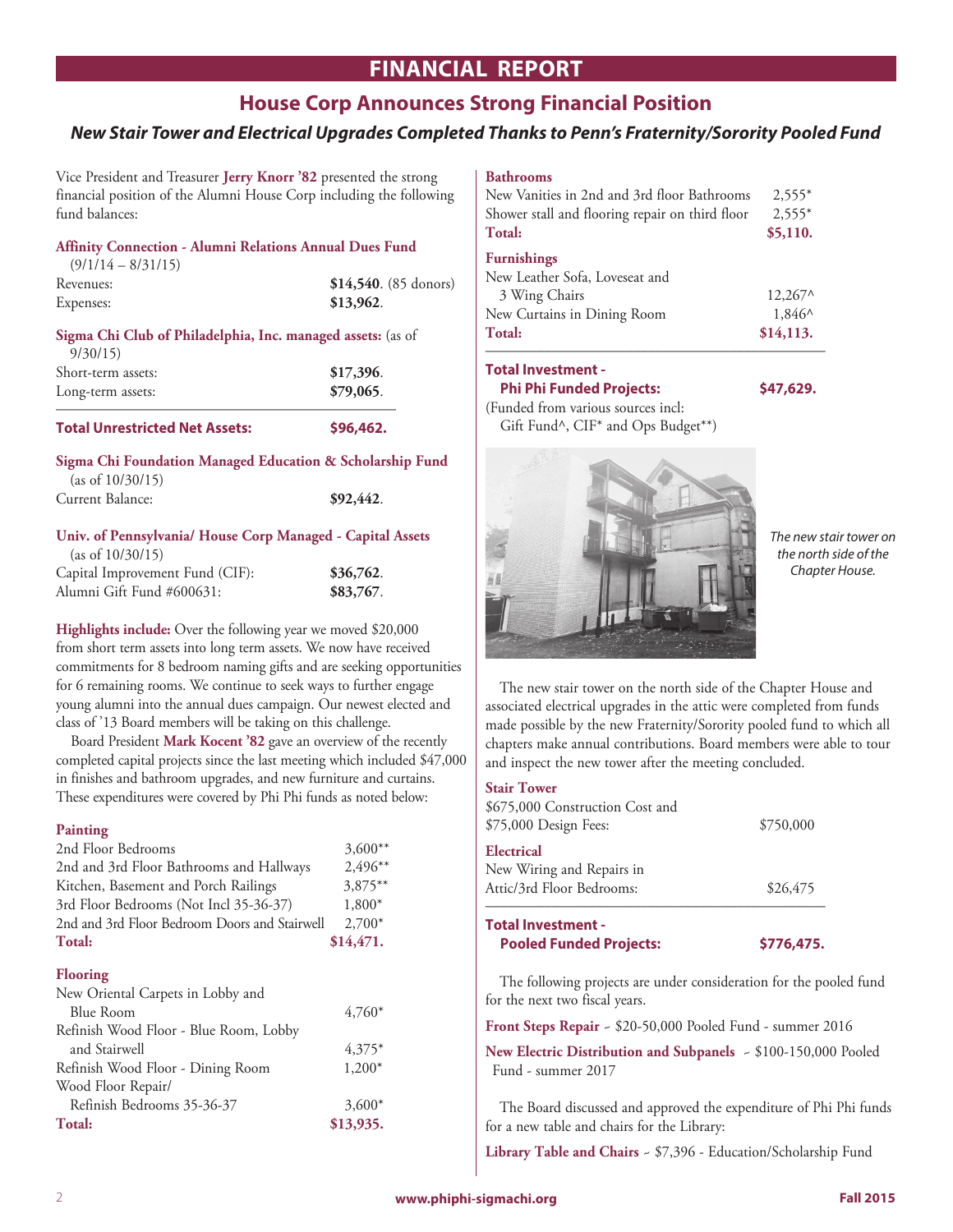# **ALUMNI EVENTS**

# **Preserving Camaraderie and Loyalty with Brotherhood Reunions** *Group from Late '60s Honors Lifelong Friendships at Frequent Gatherings*

For **Tom Farrell '68**, his Phi Phi experience developed a fine sense of camaraderie and loyalty to his brothers and the chapter. That's why he, along with other members from his era, have organized frequent reunions for the group in the years since graduation—like last spring's event in New York.

"We have remained close," said Tom. "After graduation, we attended each other's weddings, met for Penn football games, welcomed children, and, later, attended their weddings."

In past decades, the group was fueled by the traditional party hosted by **Mike Cavanaugh '69** every two years following the Penn vs. Yale football game in New Haven.

"1993 was the final such gathering for Mike, as he died, much too early, in 1994," said Tom. "The attendance at that party was high as we all knew that Mike was not long for this world. I organized one last party in 1995, but the torch was out."

The group—and Mike's spirit—lives on

through continued, though more infrequent, reunions. Tom has organized dinners in New York, **John Dickerson '69** in Rhode Island, and **Jim Colins '68** in Philadelphia.

"So reunions have been only occasional, but, on each occasion, conversations have been taken up even with many years intervening," said Tom. "I believe that we all think that this group of now old men are our mutual best friends who can be depended upon for help and support whenever needed."

As undergraduates, as Tom recalls, the lives of he and his brothers revolved around



*A reunion of Phi Phi alumni in New York last spring. Pictured (L to R): Paul Hiller '65, G. Morris '69, Vincent Mannino '69, William Schmidt '69, Charles O'Neil '69, J. Halpern '67 (friend), J. Gardner Colins '68 and Tom Farrell '68.*

the Chapter House even if they were living elsewhere. Most meals were eaten there. There were pre-football game lunches and post-game cocktails and dinner followed by a party with a band.

"In those days, students did not have their own televisions so watching sporting and other events was a shared activity at the Chapter House. (I can remember Lyndon Johnson's announcement that he would not run as if it

were yesterday)," he said.

*Have you recently participated in a Phi Phi reunion? Share your pictures and story at www.phiphi-sigmachi.org!*

# **ALUMNI UPDATES**

#### **David Fleshman '61**

(1646 Pepperwood Court, Charleston, SC 29414; dfleshman@ comcast.net) I am active in the local Sigma Chi alumni group here in Charleston. We welcome Sigs from everywhere who live locally, as well as active members of the local chapter. We meet the first Tuesday of every month at a local pub, not unlike Smokey Joe's. I also take part in activities at the local Iota Epsilon chapter at the College of Charleston. I've assisted with rush and try to attend all initiation ceremonies.

#### **Maury Nunes (Wh & Col, '70)**

(126 Smohalla Court, Waleska, GA 30183; man.apc@verizon.net) My sixth book, Designing Profits, co-authored with Andrew Pressman, AIA, is due out in January 2016 and is now available through Amazon and other pre-pub outlets. The book is a detailed, objective business guide for architects, engineers, interior designers, and other design professionals, and is being published by London-based Routledge & Co. Meanwhile, since moving to North Georgia in 2012, I have become even more active in politics and has been elected both Treasurer of the Cherokee County GOP and 1st Vice Chair for the 11th Congressional District, which covers the outer North suburbs of Metro Atlanta and is represented by GOP Congressman Barry Loudermilk. I continue to practice law as outside general counsel for privately held businesses, professional practices, and non-profits. With offices now in both Kennesaw, Ga. and Falls Church, Va., I am admitted to the Bars in VA, GA, MD & DC. That still gives me time to continue playing tennis, squash, racquetball, and pickleball, as,

inspired by the Creed, I intently endeavor to retain the Spirit of Youth.

#### **Bob Ziehl '85**

(15846 Allison Pl., Lake Oswego, OR 97035; rjziehl@yahoo.com) I've been in the Portland area for eight years with my wife and two boys (10 and 8). I'm in the organic, herbal tea business — a long way away from 1980s Wharton. I miss Psycho Killer and the flamingo.

## **What Are the Top 3 Things You Gained from Your Sigma Chi Experience?**

- 1. Enduring friendships with some of the finest people I have known throughout my life.
- 2. An appreciation for and dedication to the values epitomized by the seven founders.
- 3. A lifelong appreciation to the active members from my era for the effort that was involved with bringing by pledge class through, up to and including initiation. This is even though my class initially consisted of only four members, which dwindled to two by initiation.

*- David Fleshman '61* 

*What are the top 3 things you gained from Sigma Chi? Share them at www.phiphi-sigmachi.org!*